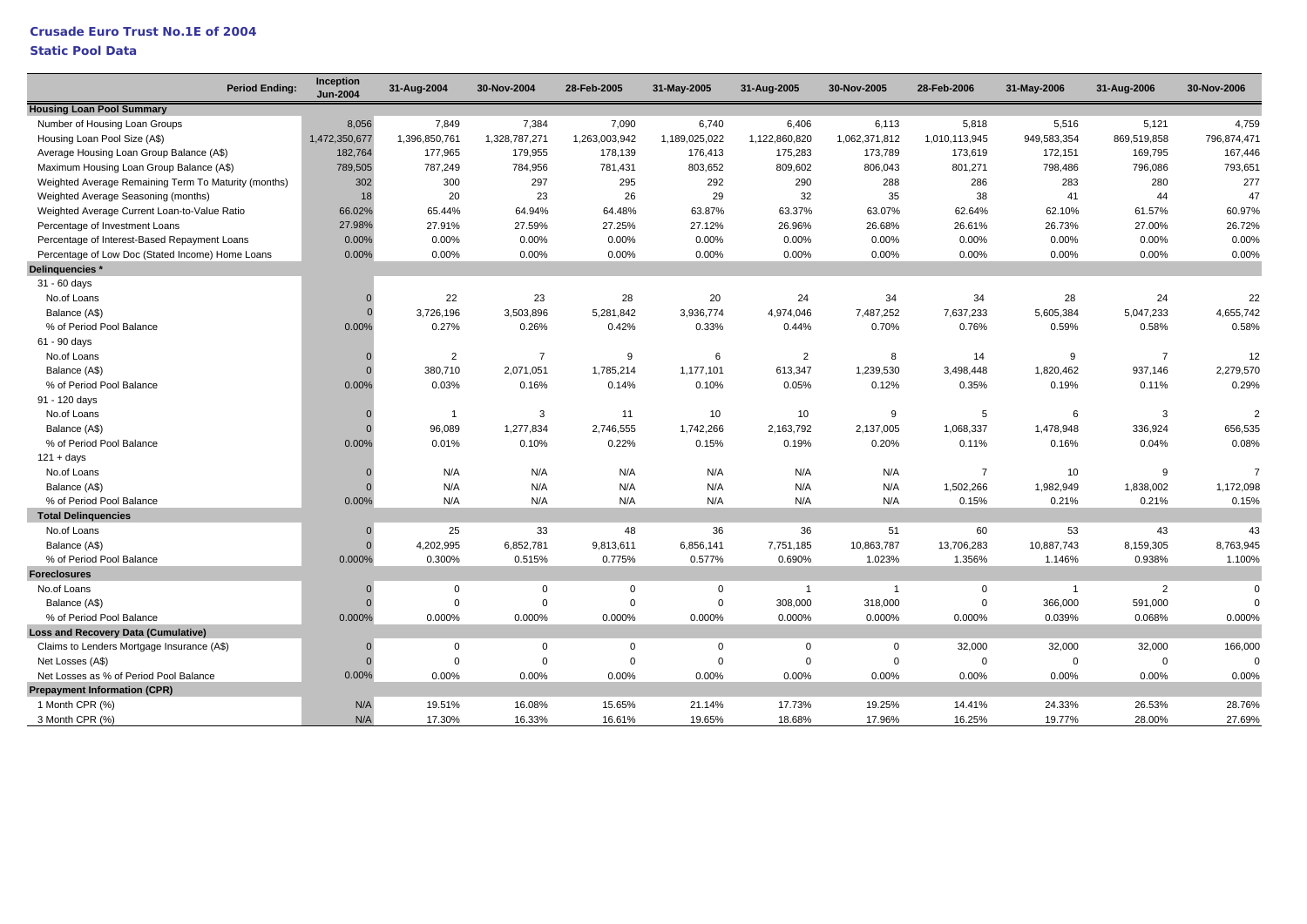### **Static Pool Data**

| <b>Period Ending:</b>                                             | Inception<br><b>Jun-2004</b> | 31-Aug-2004 | 30-Nov-2004 | 28-Feb-2005 | 31-May-2005 | 31-Aug-2005 | 30-Nov-2005 | 28-Feb-2006 | 31-May-2006 | 31-Aug-2006 | 30-Nov-2006 |
|-------------------------------------------------------------------|------------------------------|-------------|-------------|-------------|-------------|-------------|-------------|-------------|-------------|-------------|-------------|
| Profile by Current Loan-To-Value Ratio (% of Period Pool          |                              |             |             |             |             |             |             |             |             |             |             |
| Balance)                                                          |                              |             |             |             |             |             |             |             |             |             |             |
| 00.01% - 30.00%                                                   | 5.50%                        | 5.58%       | 5.66%       | 5.91%       | 6.25%       | 6.53%       | 6.66%       | 6.88%       | 7.18%       | 7.76%       | 8.01%       |
| 30.01% - 35.00%                                                   | 2.81%                        | 3.01%       | 3.16%       | 3.22%       | 3.07%       | 3.25%       | 3.41%       | 3.48%       | 3.55%       | 3.52%       | 3.67%       |
| 35.01% - 40.00%                                                   | 3.69%                        | 3.68%       | 3.84%       | 4.05%       | 4.58%       | 4.59%       | 4.49%       | 4.74%       | 4.57%       | 4.60%       | 4.89%       |
| 40.01% - 45.00%                                                   | 4.58%                        | 4.66%       | 4.54%       | 4.71%       | 4.68%       | 4.69%       | 4.89%       | 4.76%       | 4.87%       | 5.13%       | 5.58%       |
| 45.01% - 50.00%                                                   | 5.12%                        | 5.44%       | 5.45%       | 5.50%       | 5.26%       | 5.14%       | 5.21%       | 5.29%       | 5.55%       | 5.37%       | 5.41%       |
| 50.01% - 55.00%                                                   | 5.67%                        | 5.67%       | 5.70%       | 5.79%       | 6.02%       | 6.46%       | 6.61%       | 7.04%       | 7.32%       | 7.48%       | 7.47%       |
| 55.01% - 60.00%                                                   | 6.34%                        | 6.56%       | 6.85%       | 6.79%       | 6.90%       | 6.63%       | 6.56%       | 6.80%       | 6.74%       | 7.06%       | 7.23%       |
| 60.01% - 65.00%                                                   | 7.10%                        | 7.30%       | 7.83%       | 7.53%       | 7.58%       | 8.15%       | 8.18%       | 8.03%       | 8.08%       | 8.01%       | 7.77%       |
| 65.01% - 70.00%                                                   | 8.31%                        | 8.46%       | 8.55%       | 9.20%       | 9.86%       | 9.72%       | 9.36%       | 9.33%       | 9.15%       | 8.76%       | 9.26%       |
| 70.01% - 75.00%                                                   | 9.97%                        | 9.92%       | 10.01%      | 9.87%       | 10.57%      | 11.28%      | 11.83%      | 11.89%      | 12.80%      | 14.00%      | 13.71%      |
| 75.01% - 80.00%                                                   | 19.27%                       | 19.00%      | 18.44%      | 18.28%      | 16.96%      | 15.88%      | 15.50%      | 15.27%      | 14.70%      | 12.85%      | 11.84%      |
| 80.01% - 85.00%                                                   | 5.23%                        | 5.18%       | 4.92%       | 4.81%       | 4.98%       | 5.26%       | 5.42%       | 5.60%       | 6.05%       | 6.61%       | 6.66%       |
| 85.01% - 90.00%                                                   | 7.83%                        | 7.70%       | 8.03%       | 7.77%       | 7.69%       | 7.69%       | 7.74%       | 7.41%       | 6.80%       | 6.77%       | 6.79%       |
| 90.01% - 95.00%                                                   | 8.58%                        | 7.84%       | 7.01%       | 6.58%       | 5.61%       | 4.73%       | 4.08%       | 3.44%       | 2.64%       | 2.08%       | 1.70%       |
| 95.01% - 100.00%                                                  | 0.00%                        | 0.00%       | 0.00%       | 0.00%       | 0.00%       | 0.00%       | 0.03%       | 0.04%       | 0.02%       | 0.00%       | 0.00%       |
| 100.00%+                                                          | 0.00%                        | 0.00%       | 0.00%       | 0.00%       | 0.00%       | 0.00%       | 0.00%       | 0.00%       | 0.00%       | 0.00%       | 0.00%       |
| Profile by Loan Product (% of Period Pool Balance)                |                              |             |             |             |             |             |             |             |             |             |             |
| 1 Year Fixed                                                      | 5.18%                        | 4.23%       | 1.79%       | 0.55%       | 0.47%       | 0.37%       | 0.29%       | 0.18%       | 0.26%       | 0.34%       | 0.27%       |
| 2 Year Fixed                                                      | 2.09%                        | 2.15%       | 2.54%       | 2.60%       | 2.18%       | 2.00%       | 1.39%       | 1.07%       | 1.16%       | 1.20%       | 0.99%       |
| 3 Year Fixed                                                      | 5.77%                        | 5.84%       | 6.46%       | 7.90%       | 9.02%       | 9.38%       | 9.51%       | 9.74%       | 9.88%       | 10.26%      | 9.22%       |
| 4 Year Fixed                                                      | 0.45%                        | 0.47%       | 0.53%       | 0.55%       | 0.58%       | 0.58%       | 0.59%       | 0.59%       | 0.61%       | 0.66%       | 0.83%       |
| 5 Year Fixed                                                      | 5.69%                        | 5.99%       | 6.44%       | 6.69%       | 6.93%       | 7.13%       | 7.35%       | 7.69%       | 7.89%       | 8.57%       | 9.44%       |
| Basic Home Loan/STG Essential Home Loan/GAHL                      | 26.54%                       | 26.78%      | 27.62%      | 27.94%      | 28.08%      | 28.27%      | 28.40%      | 28.61%      | 28.68%      | 27.88%      | 27.70%      |
| <b>Standard Variable</b>                                          | 11.01%                       | 13.04%      | 16.22%      | 16.87%      | 16.06%      | 15.42%      | 15.11%      | 14.65%      | 14.27%      | 13.78%      | 14.37%      |
| Other Variable                                                    | 43.28%                       | 41.52%      | 38.41%      | 36.89%      | 36.70%      | 36.84%      | 37.37%      | 37.48%      | 37.25%      | 37.30%      | 37.19%      |
| Profile by Loan Rate (% of Period Pool Balance)                   |                              |             |             |             |             |             |             |             |             |             |             |
| 4.01% - 4.50%                                                     | 0.00%                        | 0.00%       | 0.00%       | 0.00%       | 0.00%       | 0.00%       | 0.00%       | 0.00%       | 0.00%       | 0.00%       | 0.00%       |
| 4.51% - 5.00%                                                     | 0.07%                        | 0.00%       | 0.00%       | 0.00%       | 0.00%       | 0.00%       | 0.00%       | 0.00%       | 0.00%       | 0.00%       | 0.00%       |
| 5.01% - 5.50%                                                     | 3.40%                        | 2.44%       | 0.24%       | 0.00%       | 0.00%       | 0.00%       | 0.00%       | 0.00%       | 0.00%       | 0.00%       | 0.00%       |
| 5.51% - 6.00%                                                     | 12.17%                       | 9.86%       | 5.42%       | 2.44%       | 1.88%       | 1.68%       | 1.67%       | 1.72%       | 1.16%       | 0.45%       | 0.43%       |
| $6.01\% - 6.50\%$                                                 | 47.23%                       | 47.87%      | 49.04%      | 51.05%      | 6.39%       | 6.51%       | 6.07%       | 6.08%       | 6.07%       | 6.03%       | 5.06%       |
| $6.51\% - 7.00\%$                                                 | 24.64%                       | 25.18%      | 27.30%      | 27.86%      | 67.27%      | 68.19%      | 68.93%      | 69.45%      | 58.37%      | 11.82%      | 11.30%      |
| 7.01% - 7.50%                                                     | 12.43%                       | 14.57%      | 17.93%      | 18.61%      | 24.40%      | 23.59%      | 23.32%      | 22.74%      | 20.07%      | 61.84%      | 51.20%      |
| 7.51% - 8.00%                                                     | 0.08%                        | 0.07%       | 0.06%       | 0.05%       | 0.06%       | 0.04%       | 0.01%       | 0.01%       | 14.34%      | 19.84%      | 17.52%      |
| $8.01\% - 8.50\%$                                                 | 0.00%                        | 0.00%       | 0.00%       | 0.00%       | 0.00%       | 0.00%       | 0.00%       | 0.00%       | 0.00%       | 0.01%       | 14.50%      |
|                                                                   | 0.00%                        |             |             |             |             |             |             |             |             |             | 0.00%       |
| 8.51% - 9.00%                                                     |                              | 0.00%       | 0.00%       | 0.00%       | 0.00%       | 0.00%       | 0.00%       | 0.00%       | 0.00%       | 0.00%       |             |
| $9.01\% - 9.50\%$                                                 | 0.00%                        | 0.00%       | 0.00%       | 0.00%       | 0.00%       | 0.00%       | 0.00%       | 0.00%       | 0.00%       | 0.00%       | 0.00%       |
| $9.51% +$<br>Profile by Geographic Distribution (% of Period Pool | 0.00%                        | 0.00%       | 0.00%       | 0.00%       | 0.00%       | 0.00%       | 0.00%       | 0.00%       | 0.00%       | 0.00%       | 0.00%       |
| <b>Security Property Valuation)</b>                               |                              |             |             |             |             |             |             |             |             |             |             |
| <b>Australian Capital Territory</b>                               | 3.62%                        | 3.58%       | 3.65%       | 3.67%       | 3.77%       | 3.80%       | 3.88%       | 3.91%       | 3.98%       | 4.04%       | 4.01%       |
| New South Wales                                                   | 60.38%                       | 60.63%      | 60.78%      | 60.67%      | 60.86%      | 61.03%      | 61.16%      | 61.48%      | 61.92%      | 62.22%      | 62.63%      |
| Victoria                                                          | 13.34%                       | 13.23%      | 13.06%      | 13.23%      | 13.23%      | 13.05%      | 13.00%      | 12.76%      | 12.47%      | 12.46%      | 12.24%      |
| Queensland                                                        | 8.14%                        | 8.10%       | 7.95%       | 7.89%       | 7.70%       | 7.63%       | 7.52%       | 7.49%       | 7.41%       | 7.33%       | 7.23%       |
| South Australia                                                   | 8.02%                        | 8.02%       | 8.17%       | 8.17%       | 8.19%       | 8.28%       | 8.27%       | 8.29%       | 8.27%       | 8.28%       | 8.33%       |
| Western Australia                                                 | 6.14%                        | 6.07%       | 6.02%       | 6.00%       | 5.92%       | 5.87%       | 5.82%       | 5.71%       | 5.60%       | 5.29%       | 5.16%       |
| Northern Territory                                                | 0.27%                        | 0.27%       | 0.28%       | 0.27%       | 0.22%       | 0.23%       | 0.23%       | 0.24%       | 0.23%       | 0.24%       | 0.26%       |
| Tasmania                                                          | 0.09%                        | 0.09%       | 0.09%       | 0.10%       | 0.11%       | 0.11%       | 0.12%       | 0.12%       | 0.13%       | 0.13%       | 0.14%       |
|                                                                   |                              |             |             |             |             |             |             |             |             |             |             |

\* Banding of loans of 121+ days delinquency commenced from January 2006. Pre-January 2006, break-up of delinquent

loans between 91-120 days and 121+ days is not available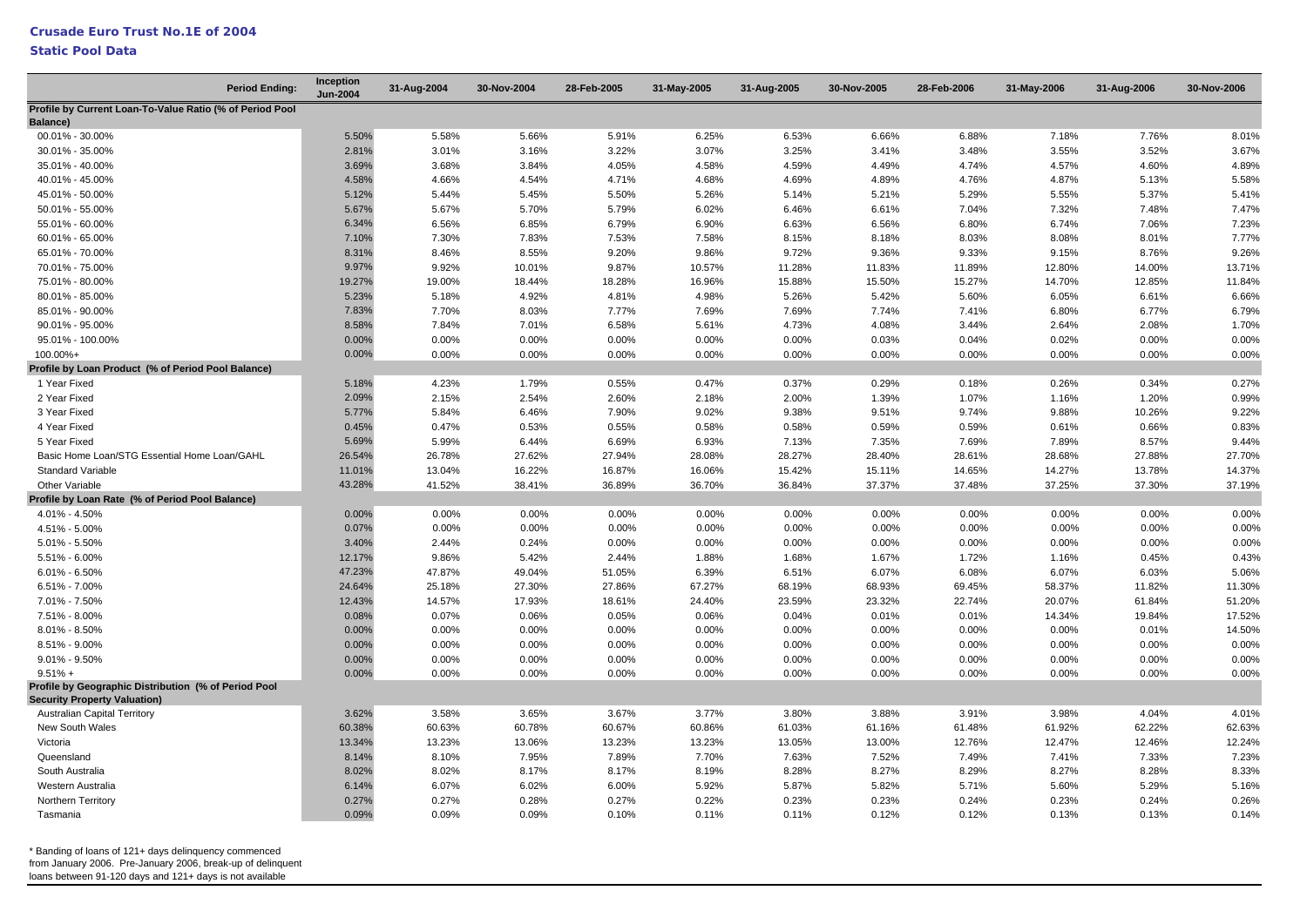### **Static Pool Data**

| <b>Period Ending:</b>                                | 28-Feb-2007    | 31-May-2007 | 31-Aug-2007    | 30-Nov-2007    | 29-Feb-2008   | 31-May-2008  |
|------------------------------------------------------|----------------|-------------|----------------|----------------|---------------|--------------|
| <b>Housing Loan Pool Summary</b>                     |                |             |                |                |               |              |
| Number of Housing Loan Groups                        | 4,434          | 4,143       | 3,841          | 3,577          | 3,371         | 3,185        |
| Housing Loan Pool Size (A\$)                         | 737,922,454    | 678,557,310 | 624,908,044    | 575,766,749    | 535, 148, 715 | 499,804,018  |
| Average Housing Loan Group Balance (A\$)             | 166,424        | 163,784     | 162,694        | 160,964        | 158,751       | 156,924      |
| Maximum Housing Loan Group Balance (A\$)             | 791,171        | 788,225     | 785,657        | 783,047        | 780,393       | 777,417      |
| Weighted Average Remaining Term To Maturity (months) | 275            | 272         | 269            | 266            | 263           | 260          |
| Weighted Average Seasoning (months)                  | 50             | 53          | 55             | 58             | 61            | 64           |
| Weighted Average Current Loan-to-Value Ratio         | 60.51%         | 59.85%      | 59.12%         | 58.44%         | 57.98%        | 57.33%       |
| Percentage of Investment Loans                       | 26.70%         | 26.77%      | 27.10%         | 27.49%         | 28.20%        | 27.99%       |
| Percentage of Interest-Based Repayment Loans         | 0.00%          | 0.00%       | 0.00%          | 0.00%          | 0.00%         | 0.00%        |
| Percentage of Low Doc (Stated Income) Home Loans     | 0.00%          | 0.00%       | 0.00%          | 0.00%          | $0.00\%$      | 0.00%        |
| Delinguencies *                                      |                |             |                |                |               |              |
| $31 - 60$ days                                       |                |             |                |                |               |              |
| No.of Loans                                          | 25             | 19          | 15             | 13             | 19            | 15           |
| Balance (A\$)                                        | 4,406,831      | 3,978,286   | 2,880,727      | 2,042,288      | 3,455,606     | 2,568,940    |
| % of Period Pool Balance                             | 0.60%          | 0.59%       | 0.46%          | 0.35%          | 0.65%         | 0.51%        |
| 61 - 90 days                                         |                |             |                |                |               |              |
| No.of Loans                                          | 12             | 9           | 6              | $\overline{4}$ | $\mathbf{1}$  | 6            |
| Balance (A\$)                                        | 2,473,853      | 2,045,479   | 1,093,458      | 514,270        | 114,079       | 601,752      |
| % of Period Pool Balance                             | 0.34%          | 0.30%       | 0.17%          | 0.09%          | 0.02%         | 0.12%        |
| 91 - 120 days                                        |                |             |                |                |               |              |
| No.of Loans                                          | $\overline{2}$ | 4           | 3              | $\mathbf{1}$   | $\mathbf{1}$  | 3            |
| Balance (A\$)                                        | 463.974        | 369,148     | 426,495        | 167,636        | 105,637       | 659,303      |
| % of Period Pool Balance                             | 0.06%          | 0.05%       | 0.07%          | 0.03%          | 0.02%         | 0.13%        |
| $121 + days$                                         |                |             |                |                |               |              |
| No.of Loans                                          | 10             | 8           | $\overline{7}$ | $\overline{2}$ | 5             | 4            |
| Balance (A\$)                                        | 1,898,462      | 1,334,949   | 1,280,086      | 305,470        | 764,792       | 663,936      |
| % of Period Pool Balance                             | 0.26%          | 0.20%       | 0.20%          | 0.05%          | 0.14%         | 0.13%        |
| <b>Total Delinguencies</b>                           |                |             |                |                |               |              |
| No.of Loans                                          | 49             | 40          | 31             | 20             | 26            | 28           |
| Balance (A\$)                                        | 9,243,119      | 7,727,863   | 5,680,767      | 3,029,663      | 4,440,114     | 4,493,930    |
| % of Period Pool Balance                             | 1.253%         | 1.139%      | 0.909%         | 0.526%         | 0.830%        | 0.899%       |
| <b>Foreclosures</b>                                  |                |             |                |                |               |              |
| No.of Loans                                          | $\mathbf{1}$   | 3           | 4              | $\mathbf{1}$   | $\mathbf{1}$  | $\mathbf{1}$ |
| Balance (A\$)                                        | 81,000         | 725,000     | 831,000        | 92,000         | 93,414        | 101.736      |
| % of Period Pool Balance                             | 0.011%         | 0.107%      | 0.133%         | 0.016%         | 0.017%        | 0.020%       |
| <b>Loss and Recovery Data (Cumulative)</b>           |                |             |                |                |               |              |
| Claims to Lenders Mortgage Insurance (A\$)           | 241,000        | 241,000     | 241,047        | 305,047        | 368,722       | 368,722      |
| Net Losses (A\$)                                     | $\mathbf 0$    | $\mathbf 0$ | 813            | 813            | $\mathbf 0$   | $\Omega$     |
| Net Losses as % of Period Pool Balance               | 0.00%          | 0.00%       | 0.00%          | 0.00%          | 0.00%         | 0.00%        |
| <b>Prepayment Information (CPR)</b>                  |                |             |                |                |               |              |
| 1 Month CPR (%)                                      | 21.15%         | 25.99%      | 25.20%         | 26.80%         | 21.55%        | 23.79%       |
| 3 Month CPR (%)                                      | 24.55%         | 26.33%      | 25.98%         | 25.84%         | 23.17%        | 21.58%       |